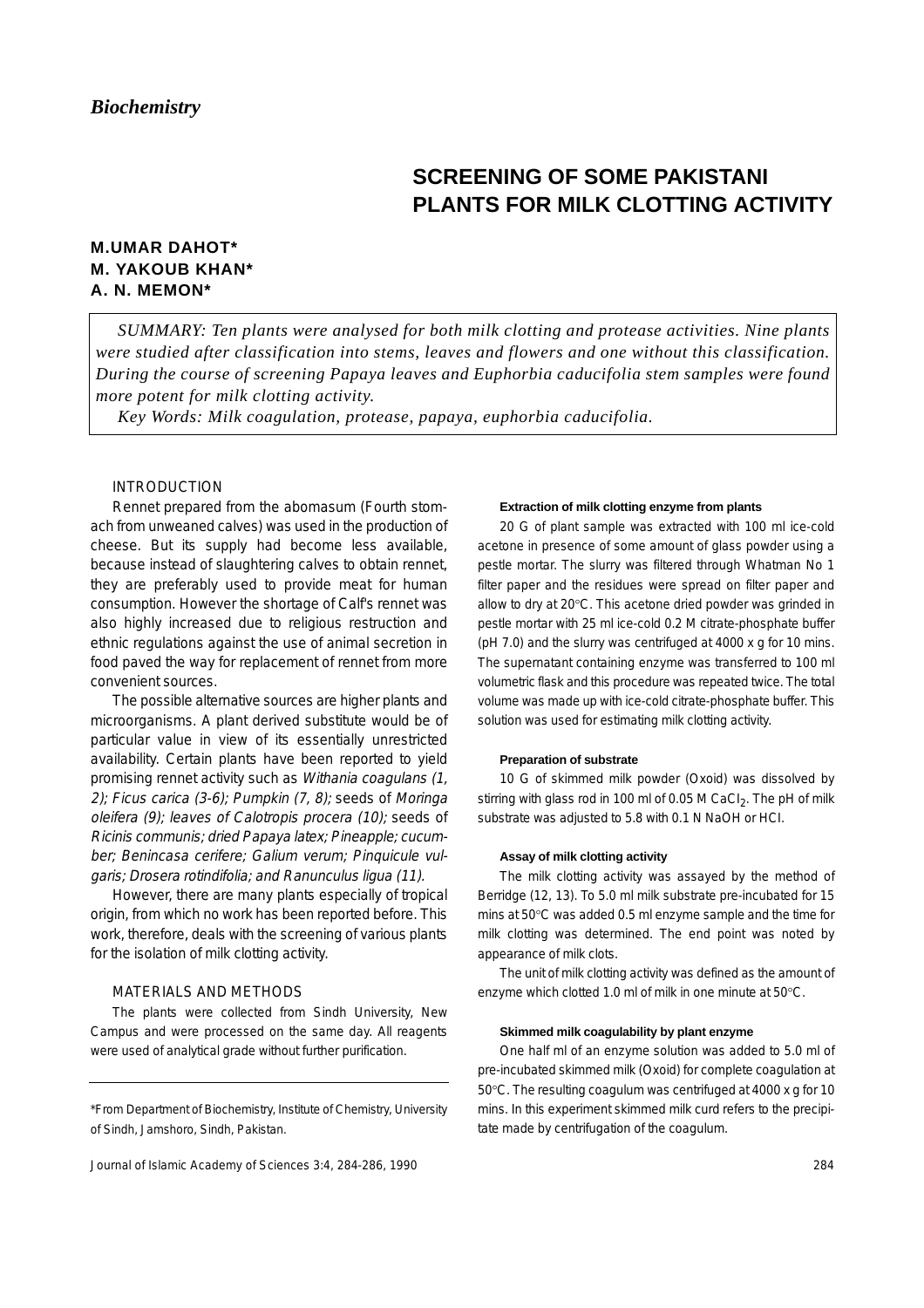Table 1: Milk clotting activity, protease activity and ratio of milk clotting to protease activity of tested plants.

| Name of plants                | Protein<br>(mq/ml) | Milk clotting activity<br>(units/ml) | Protease activity<br>(units/ml) | Ratio of milk clotting<br>to protease activity |
|-------------------------------|--------------------|--------------------------------------|---------------------------------|------------------------------------------------|
| Opuntia phylloclades (Stem)   | 0.52               | 120                                  | 05                              | 24.00                                          |
| Cereus triangularis (Stem)    | 0.10               | 160                                  | 06                              | 26.60                                          |
| Aloe L. sp. (Stem)            | 0.16               | 190                                  | 07                              | 27.10                                          |
| Euphorbia caducifolia (Stem)  | 0.52               | 600                                  | 05                              | 120.00                                         |
| Calotropis procera (Leave)    | 1.48               | 390                                  | 09                              | 43.33                                          |
| Calotropis procera (Flower)   | 0.92               | 170                                  | 06                              | 26.33                                          |
| Papaya (Leave)                | 1.60               | 1580                                 | 08                              | 197.50                                         |
| Ficus bengalensis (Leave)     | 1.68               | 380                                  | 07                              | 54.30                                          |
| Ficus elastica (Leave)        | 2.68               | 490                                  | 06                              | 81.70                                          |
| Euphorbia hista (Whole plant) | 1.20               | 360                                  | 09                              | 40.00                                          |

#### **Protease assay method**

Protease activity in enzyme solution was determined according to the method described earlier (14).

One unit of the protease activity was defined as the amount of enzyme that liberated 1 µg of tyrosine under the standard assay conditions.

#### **Determination of protein**

Protein content of enzyme solution was determined by the method of Lowry et al. (15), using bovine serum albumin as a standard.

## Figure 1: Skimmed milk coagulability by commercial enzyme. B. inactivated enzyme;  $C_1$ : Rennin;  $C_2$ : Pepsin;  $C_3$ : Trypsin.



#### **Ratio of milk clotting to protease activity**

The ratio of milk clotting to protease activity was defined as follows.

Ratio  $=$  No of milk clotting activity units/ml No of protease activity units/ml

## RESULTS AND DISCUSSION

Ten plant traditionally known to have some milk clotting action were investigated for milk clotting and protease activities. The ratio of milk clotting to protease activities were calculated. The comparison of activities and the ratio is presented in Table 1.

Out of ten plants nine plants were studied after classification into stem, leave and flower, whereas one was used without this classification. The results shown in Table 1 indicate that all preparation contained both milk clotting and protease activities. It is well known that almost all proteolytic enzymes clot milk, but the ratio between the milk clotting activity and protease activity is seemd to be very important in cheese making. In this regard it seems that Papaya leaves and Euphorbia caducifolia stem samples posses higher ratio of milk clotting to protease activity in comparison to other plants.

Figures 1 and 2 show the skimmed milk coagulability of commercial enzymes (rennin, pepsin and trypsin supplied by Sigma) and various plant samples, while no coagulation was observed either on the addition of water (B in Figure 2) or the enzyme (rennin) treated at 100°C for 5 minutes (B in Figure 1). The resulting coagula were separated clearly, after centrifugation at 4000 x g for 10 mins, into skimmed milk curd and whey. It was observed for Figures 1 and 2 that the coagulation of protein in skimmed

285 Journal of Islamic Academy of Sciences 3:4, 284-286, 1990